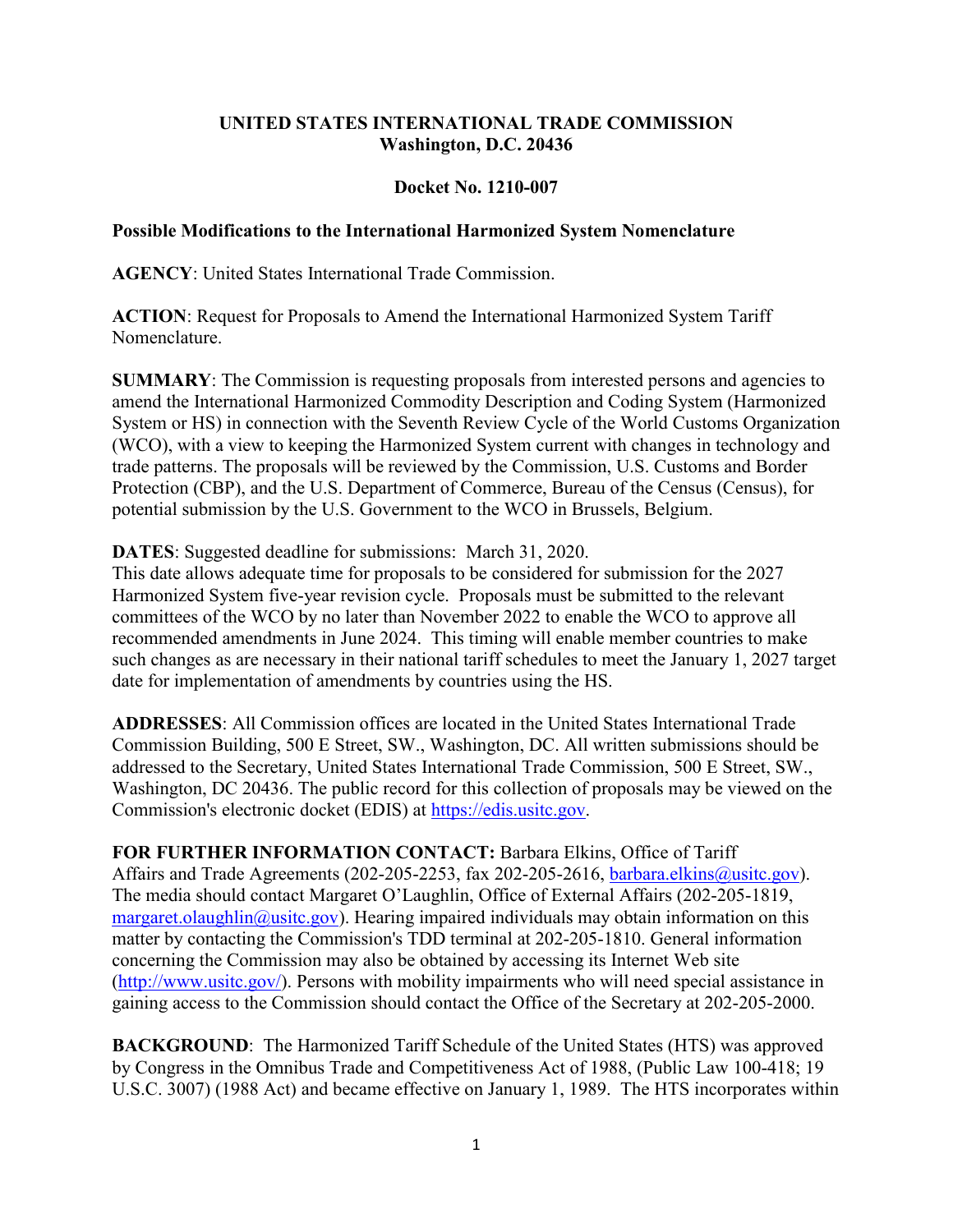its legal structure the rules of interpretation, legal notes, and nomenclature categories of the international HS, and provides additional product provisions for U.S. rate of duty and statistical purposes. Because it was clear that the HS would need to be updated over time, Congress enacted section 1205 (19 U.S.C. 3005) of the 1988 Act to provide for Commission investigations and recommendations to the President pertaining to specific types of changes to the HTS. Pursuant to the authority of section 1205(a), the Commission conducts investigations to recommend to the President changes to the HTS that result from the WCO's five-year review cycles.

Congress also established a process for U.S. involvement in the work of the WCO in administering and updating the HS. Section 1210 of the 1988 Act (19 U.S.C. 3010) designates the Commission, the U.S. Department of the Treasury, and the U.S. Department of Commerce, subject to the policy direction of the Office of U.S. Trade Representative (USTR), as the principal agencies responsible for formulating U.S. Government positions on technical and procedural issues and in representing the U.S. Government in activities of the WCO relating to the HS. The USTR subsequently designated the Commission to lead the U.S. delegation to the HS Review Sub-Committee (RSC), which is responsible for considering amendments to the HS in order to keep the HS current with changes in technology and patterns of international trade (see 53 FR 45646, Nov. 10, 1988). Commission staff also participates in the U.S. delegations to the Harmonized System Committee (HSC), the parent body of the RSC, as well as the Scientific Sub-Committee (SSC) that provides scientific analysis and recommendations to the HSC.

The HS was adopted internationally by means of a WCO convention, which recognizes that the HS should be kept up to date in light of changes in technology and patterns of international trade. The HS nomenclature structure, now used by nearly all countries in their national tariff schedules, provides a uniform basis for classifying and reporting goods for tariff and statistical purposes. The HS structure includes the broadest descriptive product categories reflected in the HTS, thereby providing the general rules for the interpretation of the nomenclature, section and chapter titles, section and chapter legal notes, and the 4-digit headings and 6-digit subheadings covering all goods in international trade. The HTS also includes additional U.S. rules of interpretation and notes, 8-digit subheadings establishing rates of duty, and 10-digit non-legal statistical provisions, as well as special duty provisions in chapters 98 and 99 and several appendices. These national legal and statistical provisions and the final two chapters are not part of the international HS review process for which proposals are being requested, and thus no requests for changes in U.S. tariff rate lines or rates of duty will be acted upon.

By way of further background, shortly after implementation of the HS in 1988, the RSC began a series of systematic reviews of the HS. Reviews result in WCO recommendations to those countries using the HS, so that they have a basis for updating their national tariffs to reflect international amendments. In the current review cycle, members' proposals to amend the HS will be examined, and the RSC will forward its final proposed amendments to the HSC in November 2023, so the HSC can agree upon the changes to be included in the WCO recommendation to countries using the HS, that is scheduled to be issued in June 2024. Members then undertake domestic legal processes, similar to the U.S. process in section 1205, with the targeted implementation date for this set of amendments by all countries using the HS being January 1, 2027.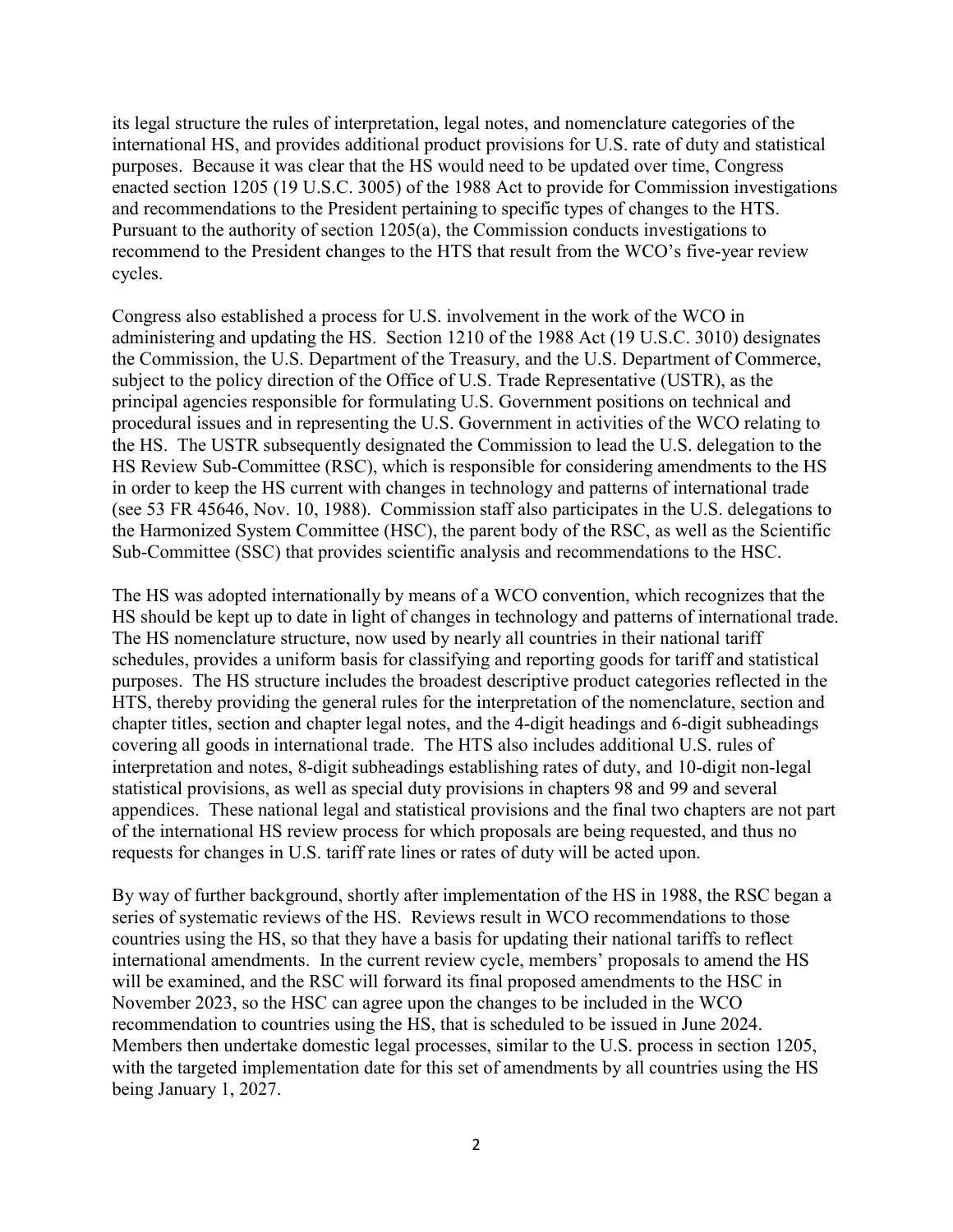Through this notice the Commission is seeking proposals to amend the HS, specifically the 4 and 6-digit product categories and associated legal notes. Proposals received will be made a part of the Commission's record keeping system and available for public inspection (with the exception of any confidential business information) through the Commission's record files and through the Commission's electronic docket (EDIS).

An up-to-date copy of the HTS, which incorporates the international HS in its overall structure, can be found on the Commission's Web site [\(http://www.usitc.gov/tata/hts/bychapter/index.htm\)](http://www.usitc.gov/tata/hts/bychapter/index.htm). Information concerning locations where copies in print or on CD can be found at the following link, <https://www.govinfo.gov/app/search> or by contacting GPO Access at the Government Printing Office (866-512-1800).

**REQUEST FOR PROPOSALS:** The Commission is seeking proposals for specific modifications to the international Harmonized System (section and chapter notes, and the texts of 4-digit headings and 6-digit subheadings) that would describe new products or technologies, modify or eliminate unclear or obsolete categories, or otherwise advance the goals set out by the HS Convention. No proposals for changes to U.S. national-level provisions (including Additional U.S. Notes, 8-digit subheadings, 10-digit statistical annotations, and rates of duty) will be considered by the Commission as part of this review. Interested parties, associations, and government agencies should submit specific language for proposed amendments to the HS, together with appropriate descriptive comments and, to the extent available, relevant trade data. The implementation of changes in the international HS by the United States is intended to be tariff-neutral.

As part of this review, the Commission particularly invites proposals concerning the following matters:

- The deletion of HS headings or subheadings with low trade volume;
- The creation of separate 4-digit headings or 6-digit subheadings to identify types of products that are important in international trade but are not adequately classified;
- The simplification of the HS, whether by the modification of provisions for greater clarity or the elimination of provisions that are difficult to administer; and/or
- The suggestion of other changes that would improve the classification of products, especially those being exported from the United States, or assist in the administration of the HS and the more uniform classification of goods internationally.

Proposals received in connection with this notice will be considered by the interagency U.S. delegation to the RSC. When the WCO later makes recommendations as part of the Seventh Review Cycle, the Commission will prepare a report setting out the needed changes in the HTS that would reflect the HS changes while maintaining existing duty treatment. The Commission will publish notice and seek the views of interested parties in connection with this work, resulting in final recommendations to the President in accordance with section 1205 of the 1988 Act.

This notice does not seek proposals for changes to the HS Explanatory Notes, which are maintained by the WCO and are reviewed separately. However, requests for changes to current